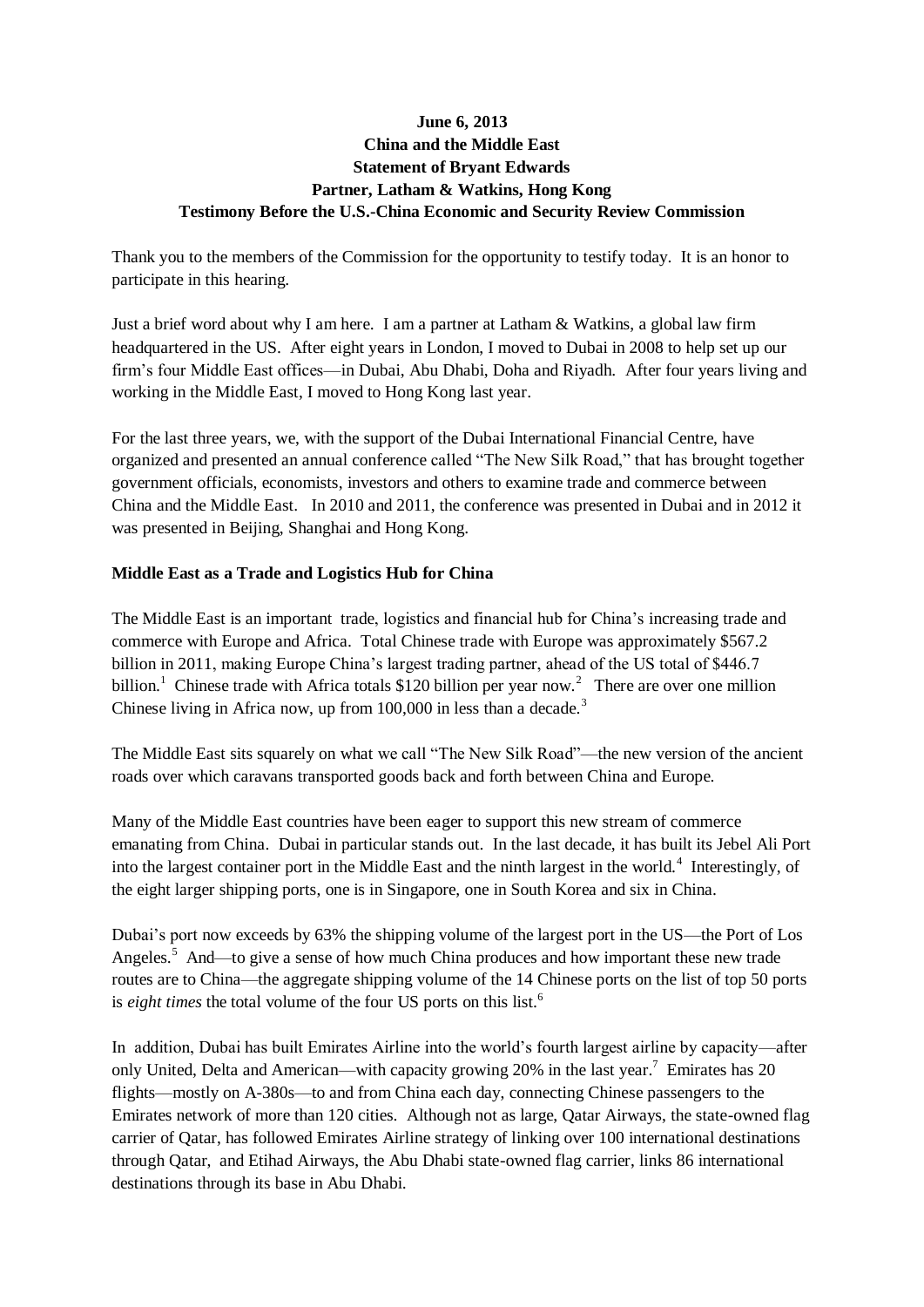Dubai has also welcomed thousands of Chinese as permanent residents. Currently, Dubai has more than 200,000 Chinese residents, constituting about  $10\%$  of Dubai's population.<sup>8</sup> That compares to estimates of 9,000 American residents in Dubai.<sup>9</sup>

Although some of the Chinese may have emigrated as workers on projects run by the large stateowned construction companies, most are professionals working in the Chinese banks in Dubai or middle class owners and employees of small to medium businesses. The Consulate-General of the People's Republic of China in Dubai estimates there are some 3,500 Chinese-owned companies operating in the UAE, mainly in Dubai, Abu Dhabi and Sharjah.<sup>10</sup>

#### **Trade and Commerce Between China and the Middle East**

But the Middle East is more than a hub for the onward Chinese investment and itself is a major trading partner with China. The trade volume between China and the Arab world reached \$195.9 billion in 2011, a 35 per cent increase from the previous year, according to China's Ministry of Commerce.<sup>11</sup> Experts expect that figure to top \$300 billion in 2014.

It is no surprise that the Middle East's major exports to China are petroleum and natural gas.

What is more interesting is what comes back from China. One of the best ways to see this is to visit DragonMart in Dubai. DragonMart is the largest trading center for Chinese products outside of the mainland China.

DragonMart, which snakes for 1.2 kilometers, has 150,000 square meters which contain over 3,950 wholesale and retail shops. It is a gateway for Chinese products in the Middle East and North African markets, offering Chinese traders and manufacturers an efficient way of introducing and selling their goods into these sizeable markets. Chinese products sold include home appliances, stationery, office appliances, communication and acoustic equipment, lamps, household items, building materials, furniture, toys, machinery, garments, textiles, footwear and general merchandise.

DragonMart has been such a financial success that work has started on an even larger second DragonMart next door that will have  $175,000$  square meters of space.<sup>12</sup>

In addition to DragonMart, the Middle East is a gracious host to numerous trade fairs promoting Chinese goods and services. As one example, the annual China Homelife exhibition at the Dubai World Trade Centre features over 1,000 Chinese suppliers of textiles and garments.<sup>13</sup> As another example, the Chinese Commodities Fair, held every year in Sharjah, features Chinese agricultural products, techniques and equipment.<sup>14</sup>

As Chinese products become more complex and sophisticated, Chinese manufacturers are setting up sales and service operations throughout the Middle East to be able to provide maintenance and repair services. For example, Honghua Group, a leading global land drilling rig manufacturer, announced late last year the opening of its sales and maintenance service center in Dubai's Jebel Ali Free Trade Zone. The new service center will provide sales, maintenance, refurbishment, spare parts supply and storage, equipment rental and after-sales service in the Middle East, Africa and Europe. In addition, the new service center will be able to assemble 10 drilling rigs annually.<sup>15</sup>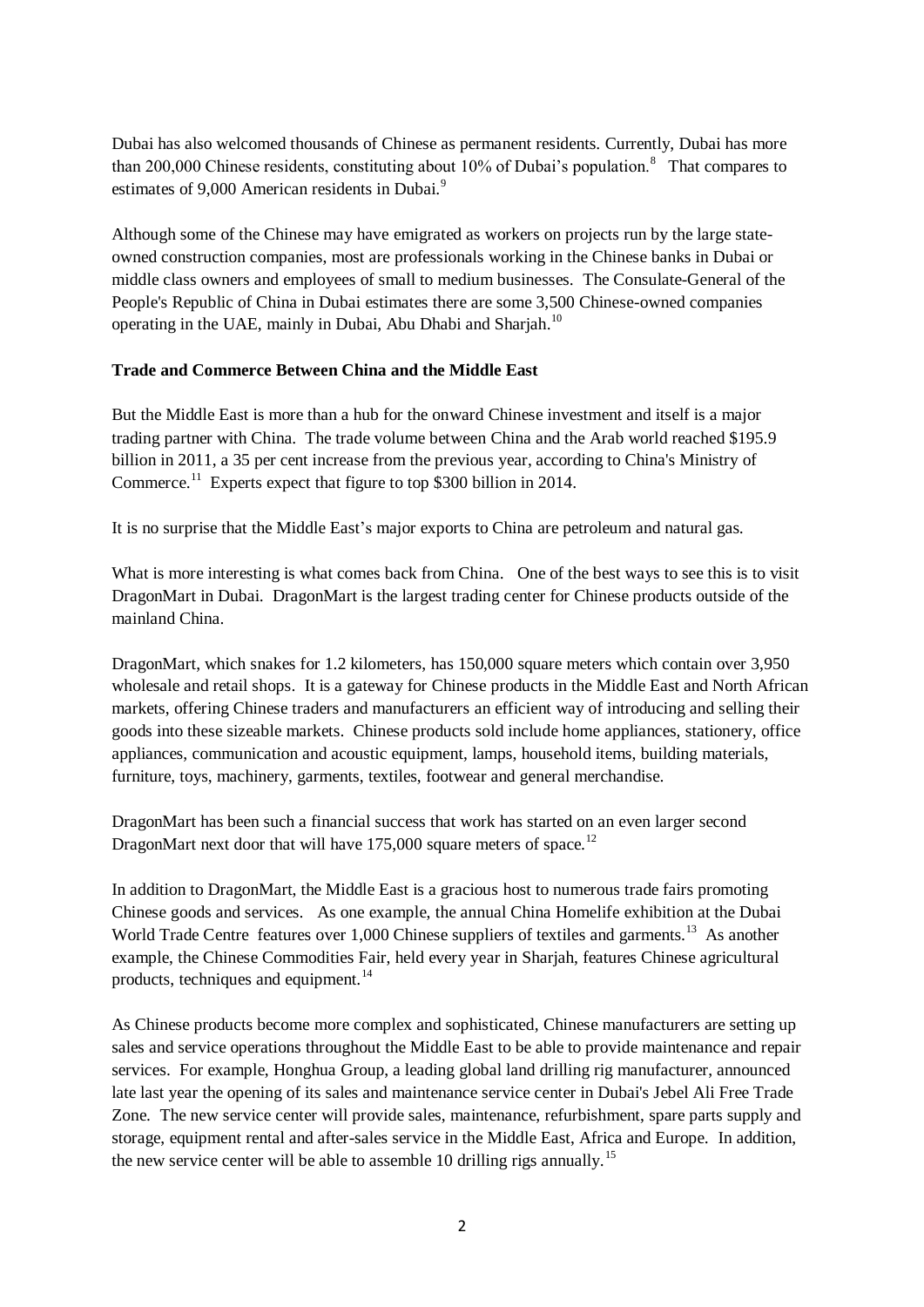One of the largest Chinese exports to the Middle East is telecoms equipment and services. Huawei has 3,800 employees in offices in 10 Middle East countries. Revenues from the Middle East totaled \$2.0 billion in 2012, an increase of 18% from the previous year.<sup>16</sup> Huawei provides services and products to most of the region's leading telecoms carriers. This year, for instance, Huawei entered into an agreement with Etisalat, the leading UAE carrier, for global consultancy services, and partnered with Saudi-Arabia's second leading carrier, Mobily, to expand Mobily's 3G and 4G services throughout Saudi Arabia.<sup>17</sup>

#### **Chinese Investment in Banking and Finance in the Middle East**

With such a growing and vibrant Chinese business community comes the need for Chinese financial services, including the ability to convert and clear yuan into other currencies.

The four largest Chinese state-owned banks−ICBC, Bank of China, Agricultural Bank of China and, most recently, China Construction Bank<sup>18</sup>–now have presences in the Dubai International Financial Centre. Trade in the Chinese yuan by banks in Dubai has been increasing—ICBC said it conducted \$2.1 billion of yuan transactions in the Middle East interbank money market in the first half of 2012, up 58 percent. A number of non-Chinese banks, including HSBC, Standard Chartered and Dubaibased Emirates NBD, now offer RMB accounts in the UAE.

As part of Premier Wen Jiabao's visit to the Middle East in January 2012, the Central Bank of China and the Central Bank of the UAE reached agreement on a currency swap. The deal. which exchanges 35 billion RMB (\$5.54 billion) for 20 billion AED (\$5.44 billion), was reached to promote bilateral trade and investment. However, this one time exchange was a stop-gap measure until full yuan convertibility can be established.

Currently, yuan clearing is conducted in Hong Kong and Taipei and will soon be conducted in Singapore. China recently named ICBC as the clearing bank for yuan business in Singapore.

Officials at the DIFC would like Dubai to become the next market outside China to provide yuan clearing. But any such arrangement for Dubai would depend on discussions and agreement between UAE and Chinese authorities.<sup>19</sup> Dubai's intention to become the Middle East center of offshore RMB trading received a boost in February 2013 when the chief executive of the Hong Kong Monetary Authority (HKMA), Norman Chan, said that Dubai could follow in Hong Kong's footsteps as trade flows between China and the region continue to grow.<sup>20</sup>

### **Chinese Investment in Non-Energy Infrastructure in the Middle East**

To date, Chinese contractors have not won—or even bid for—the most technologically sophisticated and complex projects in the Middle East. In recent years, such projects have been won mostly by the South Korean and the Japanese contractors.

For example, one of the most sought after recent Middle East projects was the \$20 billion contract to design and build the nuclear power plant that will be operated by the Emirates Nuclear Energy Corporation (ENEC) in Abu Dhabi. This will be the first nuclear power plant in the Arab world. After a 12-month bidding process, ENEC awarded the project in December 2009 to a South Korean consortium consisting of Korea Electric Power Corporation (Kepco), Hyundai Heavy Industries, Samsung Engineering and Construction and Doosan Heavy Industries and Construction. The decision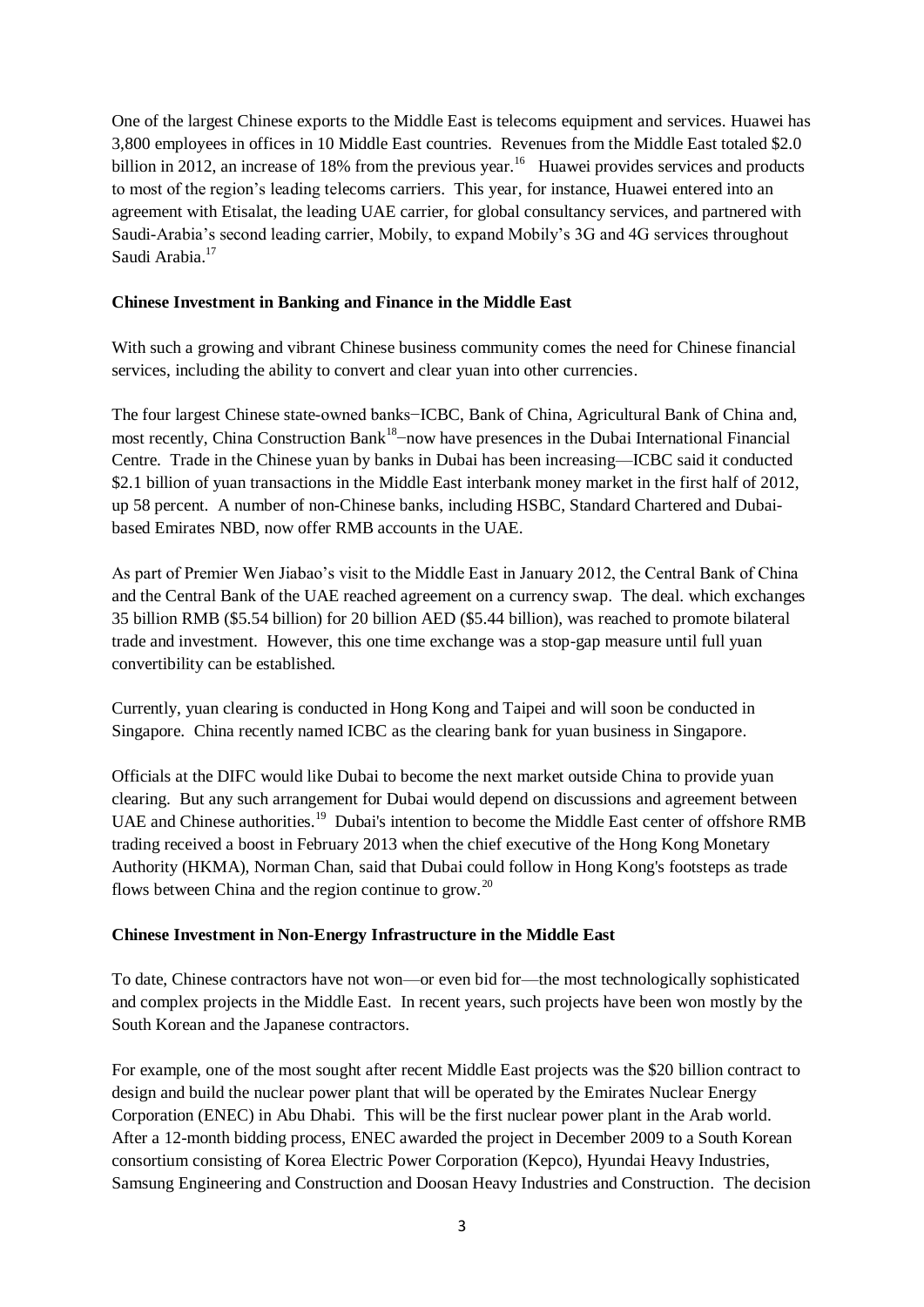surprised industry experts, who had expected that the project would be awarded to the American or French bidders. $21$ 

Other high profile Middle East projects have similarly been awarded to South Korean or Japanese contractors. For example, the contract to build the Burj Khalifa in Dubai—the world's tallest building—was awarded in 2004 to a consortium led by Samsung Engineering and Construction and Arabtec. In 2005, the contract to design and build the Dubai Metro—the first fully automated driverless metro network in the world—was awarded to a consortium made up of Japanese companies including Mitsubishi Heavy Industries, Mitsubishi Corporation, Obayashi Corporation and Kajima Corporation.

Notwithstanding their later arrival, Chinese contractors have developed a strong market share in infrastructure and transport—areas of expertise honed at home during the enormous Chinese infrastructure build-out over the last two decades. Chinese contractors are building approximately 45% (by value) of the infrastructure and transport projects run by the non-Middle East contactors included in region's top 25 contractors.<sup>22</sup> By contrast, US-based contractors have approximately 9% of such contracts.

## *Israel*

*Red Sea Land Bridge:* When: Israeli Prime Minister Benjamin Netanyahu visited China on May 8-10, 2013, he reached agreement in principle with the Chinese on a railway line that could turn Israel into a land and sea bridge for Chinese exports to Europe. The plan is to build a 180 kilometer high-speed railway from Israel's southern port in Eilat on the Red Sea to its Mediterranean port in Haifa. From there, cargo can travel onwards to Europe. The route will be far faster than ships sailing through the Suez Canal to reach the Mediterranean. After it is built, ships arriving with goods from China will be able to off-load their containers in Eilat and by-pass the Suez Canal completely. The railway is expected to increase trade from China, India and other Asian countries through Israel, while also reducing Tel Aviv's dependence on a waterway controlled by Egypt. Construction is expected to take about five years to complete and will cost about \$4 billion.  $^{23}$ 

### *Saudi Arabia*

*Haramain High-Speed Railway:* The 450 kilometer Haramain high-speed rail link will connect the two holy cities of Mecca and Medina via Jeddah and the new King Abdulaziz International Airport. The line, which is now moving into its second phase of construction, is scheduled for completion in 2014. The \$1.8 billion contract was awarded in February 2009 to a consortium including China's Railway Engineering.<sup>24</sup>

*North-South Railway:* The 2,400 kilometer North-South Railway is being developed by Saudi Railway Co. The \$5.3 billion flagship project is on track with the start of passenger services scheduled for July 2014. It will link the country's northern mineral belt with Riyadh and the industrial city of Jubail. The rail link is due eventually to connect to neighboring countries as part of the GCC rail link. In September 2009, a consortium including China Civil Engineering Construction Corp (CCECC) was awarded a \$720 million contract for the construction of a section of the North-South Railway.<sup>25</sup>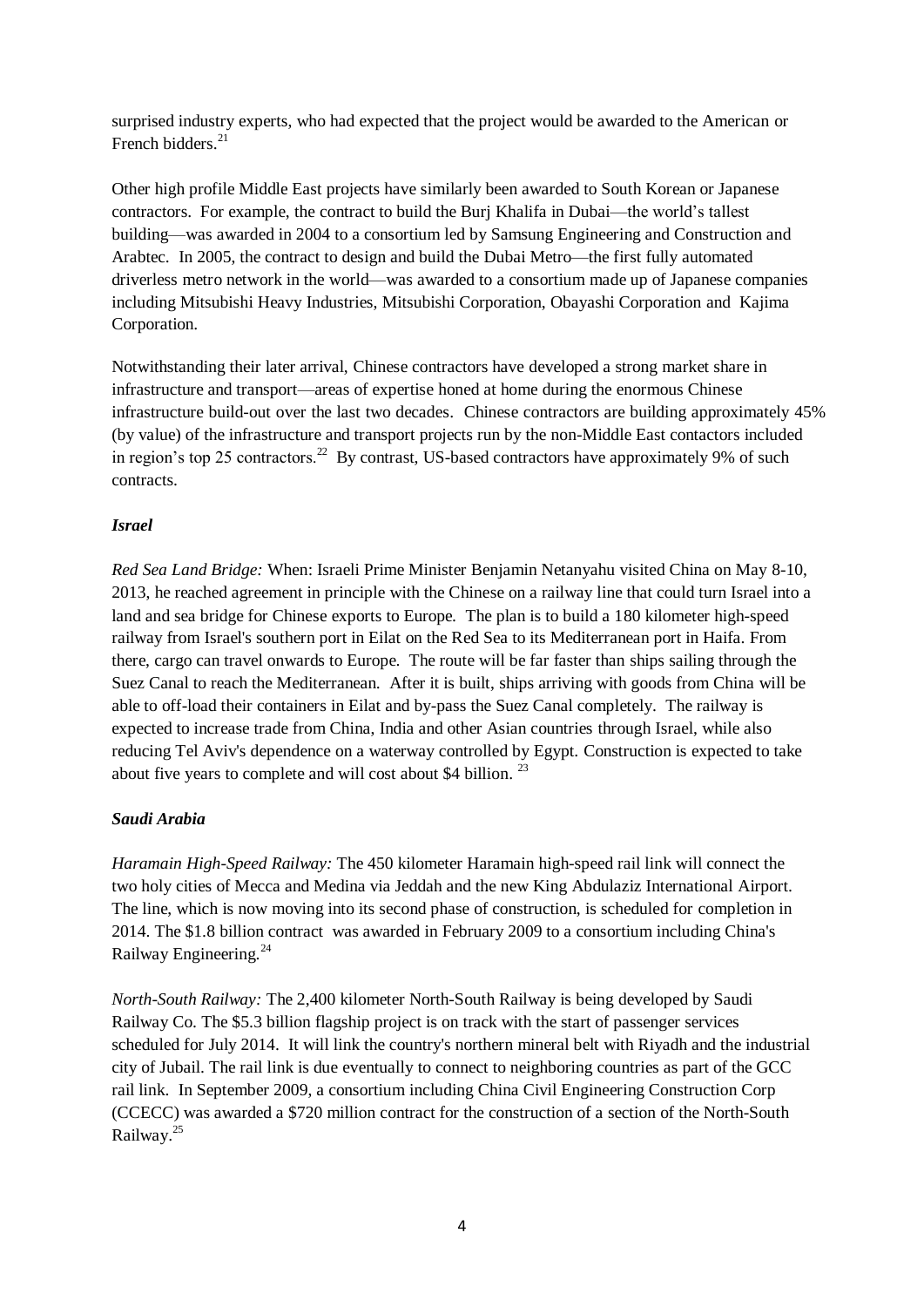*Mecca Monorail:* The \$1.7 billion 180 kilometer monorail project linking Mecca, Mina, Muzdalifah and Arafat was awarded in March 2011 to China Railway Company.<sup>26</sup>

*Ras Al Zour Desalination and Power Plant:* The \$5.0 billion Ras Al Zour Desalination and Power Plant was awarded to a consortium that included China's Sepco III Electric Power Construction Corporation. The project is under construction and is expected to be completed in  $2014$ .<sup>27</sup>

*New Port in Saudi Arabia*. On Saudi Arabia's east coast, Ras al-Khair Minerals Industrial City is being positioned as an export gateway for bauxite from mines in the north of Saudi Arabia. Ras al-Khair is being built as a hub for 80 industrial projects, including a \$4 billion aluminum smelter. To support these plans, Saudi Arabia is building a three-berth port to handle cargo. The \$600 million construction contract for the new port was awarded to China Harbour Engineering Company.<sup>28</sup>

## *Egypt*

*High Speed Railway*. The Egyptian Ministry of Transport has suggested to Chinese officials and Chinese investors that they contribute to the establishment of a high-speed railway linking Cairo, Alexandria, Luxor, Hurghada and Aswan. During his recent visit to China with Egyptian President Mohamed Morsi, Minister of Transport El-Meteny made the case for the new railway to a group of executives from 200 of China's largest companies.<sup>29</sup>

*Egypt-TEDA Investment.* The Tianjin Economic and Technological Development Area, or TEDA, runs an economic zone in northern China and has established five other such zones in Africa. Egypt-TEDA Investment, a joint venture with the Egyptian government, runs an economic zone in the outskirts of Cairo, where Chinese and Egyptian firms can set up manufacturing and trading operations with the help of certain government concessions. TEDA intends to invest over \$200 million in the Cairo zone, which is popular because of its proximity to the Suez Canal and because of the trade agreements under the Suez Economic and Trade Cooperation zone. With about 30 textile, petroleum and automobile companies up and running, TEDA executives say they will need up to quadruple the size of the project in the coming years. $30$ 

### *Qatar*

*New Doha Port:* The New Doha Port project is being constructed at an estimated cost of \$8 billion. The port will be constructed in three phases; the initial phase is due for completion in 2014 and the final stage in 2025. It will be located 5 kilometers offshore, with a bridge connecting it to the mainland. The port will have five cargo terminals and four container terminals. In January 2011, China Harbour Engineering Company (CHEC) started construction on foundations and a breakwater. The project, valued at around \$880 million, entails building a container wharf, general cargo wharf, naval forces wharf and breakwater at the port. The project will take around four vears to complete.<sup>31</sup>

### *Iraq*

*Gas-Fired Power Plant at Al-Najibiya*: The \$205 million Gas-Fired Power Plant at Al-Najibiya in Basra will generate 500 megawatts. It was awarded in April 2011 to the China National Machinery and Equipment Import & Export and one local contractor. It is under construction and is expected to be completed in September 2011.<sup>32</sup>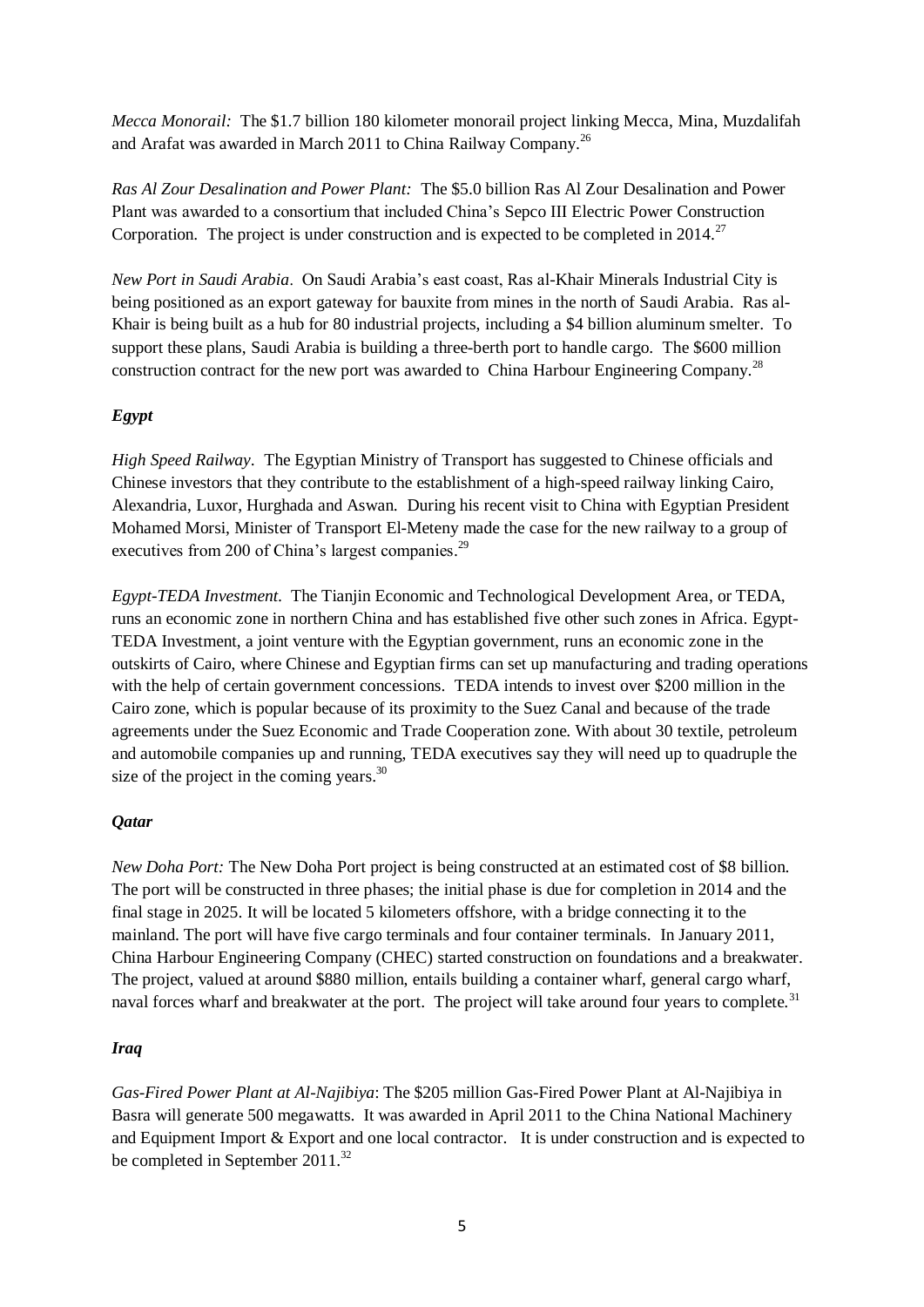*Samawa Cement Factory:* The \$250 million Samawa cement factory was awarded to the China National Building Material Company in September 2010 and the project was completed in 2012.<sup>33</sup>

# *Libya*

*Railway Projects:* Chinese state-controlled company China Railways Construction (CRCC) has taken a strong investment position in Libya's railway sector. In January 2009, it signed a \$805 million contract with the Libyan railway authority to construct a 172 kilometer rail line and in 2008 work started on a \$1.7 billion project to connect the town of Sirte with Tripoli, a \$2.6 billion project to connect Khums to Sirte and a \$1.3 billion project to connect Sabha to Misrata. These projects have been delayed by the Arab Spring violence in Libya and the overall status of these projects is not clear at this time. 34

### *Iran*

*East-West Railway:* The Chinese government has made an offer to build a new freight rail line in Iran aimed at allowing continuous rail transport of goods from China, through the Middle East, to Europe. Iran's minister responsible for transport is reported to have invited bids to construct the line.<sup>35</sup>

### *Kuwait*

*Boubyan Port:* The contract for phase 1 of the construction of the \$1.14 billion Boubyan Port project was awarded in 2010 to a consortium that included China Harbour Engineering Company.<sup>36</sup>

*College of Engineering & Petroleum, Kuwait University.* The \$505 million contract to build the new College of Engineering & Petroleum, Kuwait University, was awarded in 2011 to China Metallurgical Construction Corporation and another local contractor. The project is expected to be completed in 2014.

### **Chinese Investment in Medical Devices and Pharmaceuticals**

*Acquisition of Alma Lasers Ltd*. On May 28, 2013, Shanghai Fosun Pharmaceutical (Group) Co Ltd, the listed Chinese pharmaceutical and medical equipment manufacturer, via its subsidiary Sisram Medical Ltd, acquired 95.6% of the shares of Alma Lasers Ltd, an Israel based developer, manufacturer and marketer of medical laser equipment, for \$221.1 million from independent third parties. Concurrently, Ample Up Ltd, a wholly-owned subsidiary or Fosun Pharmaceutical, acquired 9.5 million shares in Chindex Medical Ltd, which holds a 100% stake in Sisram Medical Ltd. As a result, Ample's shareholding in Chindex Medical increased to 70%. In addition, Pramerica-Fosun Fund contributed \$50 million into Sisram Medical and owns a 33.80% stake in the company.<sup>37</sup>

*Acquisition of Makhteshim Agan*. In October 2011, state-owned China National Chemical Corp (ChemChina) acquired 60% of the shares of Makhteshim Agan (MA) from its parent Koor Industries Ltd for \$1.43 billion. Makhteshim Agan is a pharmaceuticals, agro-chemicals and food additives manufacturer.<sup>38</sup>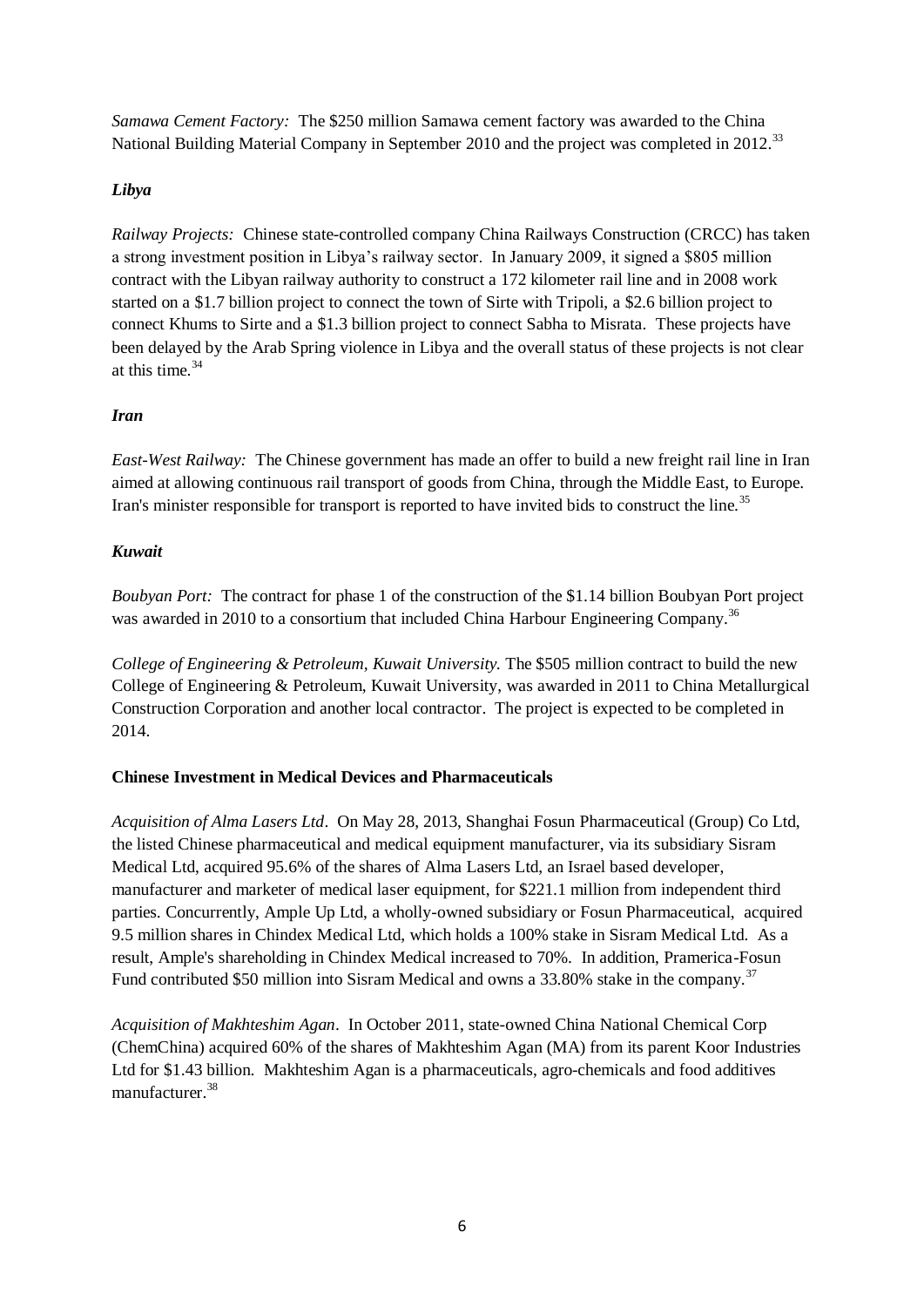#### **Conclusion**

The Middle East is vast and complex. Large state-owned Chinese corporations and small to mediumsized privately-owned Chinese companies have entered into a broad array of projects and have made a broad array of investments and acquisitions across the Middle East. But these seem to be early days. In spite of the substantial investments China has made, Chinese contractors, with their focus on roads and railways, in important ways lag behind the more technologically-advanced clean fuels, petrochemicals and nuclear generation projects being run by the South Korean and Japanese contractors. But it is only a matter of time before the fast-growing and cutting-edge technology companies maturing now in China begin to look outward towards the opportunities in the Middle East and beyond.

Ben Simpfendorfer, the founder of New Silk Road Associates, and one of the China experts we have had speak at our New Silk Road conferences, maintains that Chinese strategy in the Middle East to date has been primarily economic rather than political.<sup>39</sup> That would seem to be borne out by the fact that China invests in both Israel and in Palestine, and in both Saudi Arabia and Iran. To the extent that Chinese has a political strategy in the Middle East, it appears to be focused first and foremost upon keeping the Middle East countries open as a logistical and financial hub to permit the continued flow of Chinese products to, and Chinese investment in, the Middle East, Europe and Africa.

**.** 

<sup>1</sup> Statistical Communiqué of the People's Republic of China on the 2011 National Economic and Social Development, National Bureau of Statistics of China, February 22, 2012, Table 10.

<sup>2</sup> Jacob Zenn, "Chinese, Overseas and Insecure," *Asia Times*, June 21, 2011.

<sup>3</sup> Id.

<sup>4</sup> Top 50 World Container Ports (based on volume in 2011), World Shipping Council, http://www.worldshipping.org/about-the-industry/global-trade/top-50-world-container-ports.

<sup>5</sup> According to the World Shipping Council, Dubai's port had volume in 2011 of 13.02 million TEUs ("Twenty Foot Equivalent Unit") compared to volume of 7.94 million TEUs at the Port of Los Angeles.

<sup>6</sup> The 14 Chinese ports among the top 50 ports in the world had total shipping volume in 2011 of 176.84 million TEUs compared to 22.44 million TEUs for the four US ports on such list. World Shipping Council statistics referred to in footnote 5 above.

<sup>7</sup> Top 50 Airlines Ranked by ASK/Week (March 2013), http://www.theaviationwriter.com/2013/03/50 biggest-airlines-in-world\_24.html.

<sup>8</sup> Daniel Shane, "Chinese Firms Eye Dubai for Africa Growth," *Arabian Business*, July 25, 2012.

<sup>9</sup> Overseas Digest, Private American Citizens Residing Abroad, http://www.overseasdigest.com/amcit\_nu2.htm.

<sup>10</sup> Gillian Duncan, "Emirates a Big Draw for Small and Medium Chinese Firms," *The National*, July 31, 2011, http://www.thenational.ae/business/industry-insights/economics/emirates-a-big-draw-for-smalland-medium-chinese-firms.